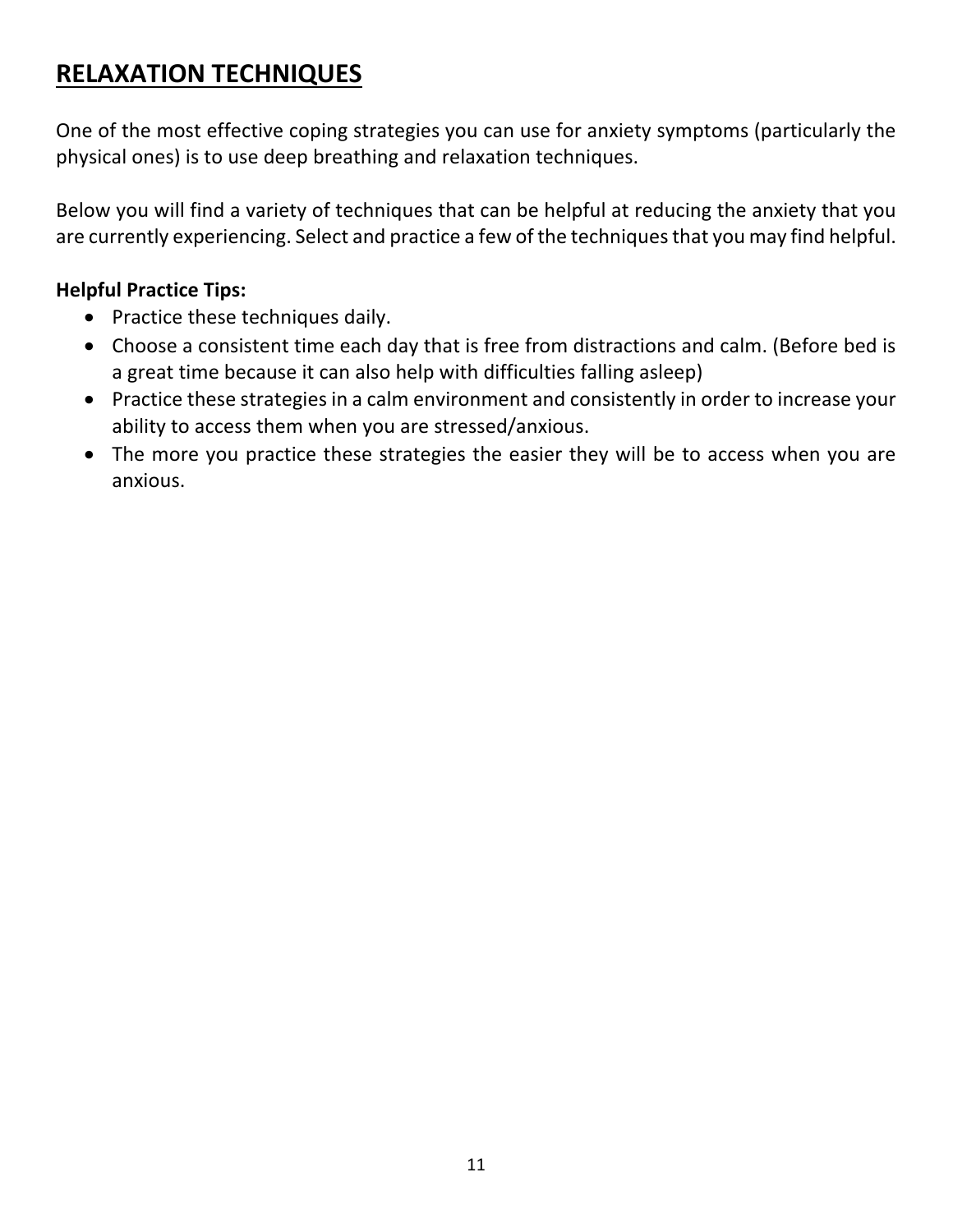### **BREATHING TECHNIQUES**

#### **Belly (or Diaphragmatic) Breathing**

You can do this exercise in any position, but it is helpful to do this exercise while lying down when first learning belly breathing.

- 1. Lie comfortably on your back, with a pillow under your head, your knees bent and your back flat. You can stretch your legs out if that's more comfortable.
- 2. Place one hand on your belly and one hand on your upper chest.
- 3. Inhale slowly and expand your belly as you breathe so that your lower hand moves with your belly. The hand on your chest should remain as still as possible.
- 4. Slowly exhale, focusing on the movement of your belly and lower hand as it returns to its original position.
- 5. Repeat steps 3 & 4 for several minutes, always focusing on the movement of the belly as you breathe. If your mind wanders, gently bring your attention back to your breathing.

#### **Square Breathing**

- 1. Place one hand on our stomach and one on our chest. You want to feel the hand on our stomach move in and out more than the hand on our chest.
- 2. Take a deep breath in through your nose. As you inhale you count in your mind 1…2…3…4 and you imagine using the air you breathe in to push against your hand on your stomach.
- 3. Hold for a count of 4. Then you exhale through your mouth like you are blowing out a candle.
- 4. Exhale for a count of 1…2…3…4
- 5. Pause for a count of 4 before starting again.

#### **Breath-Counting Exercise**

This exercise focuses on the use of counting with the rhythm of the breath. Start with a short period of time and gradually increase the time. Set a timer so that you do not have to worry about when to stop.

- 1. Find a comfortable position. Take several deep breaths and settle into yourself. You may either close your eyes or keep them open, depending on your own comfort. If you keep them open, fix them on an object or a spot on the floor about four feet in front of you. Your eyes may be either focused or unfocused.
- 2. Take deep, comfortable breaths. Notice your inhalation. The pause between inhaling and exhaling, your exhalation, and the pause before starting again.
- 3. As you inhale, count, "one..." As you exhale, count, "two..." Inhale, "three..." Exhale, "four..." Continue until you reach 10 then start over.
- 4. If you lose count, simply begin with "one" on your next inhalation.
- 5. If you notice your mind has wandered, gently notice this, and return your focus back to counting your breath

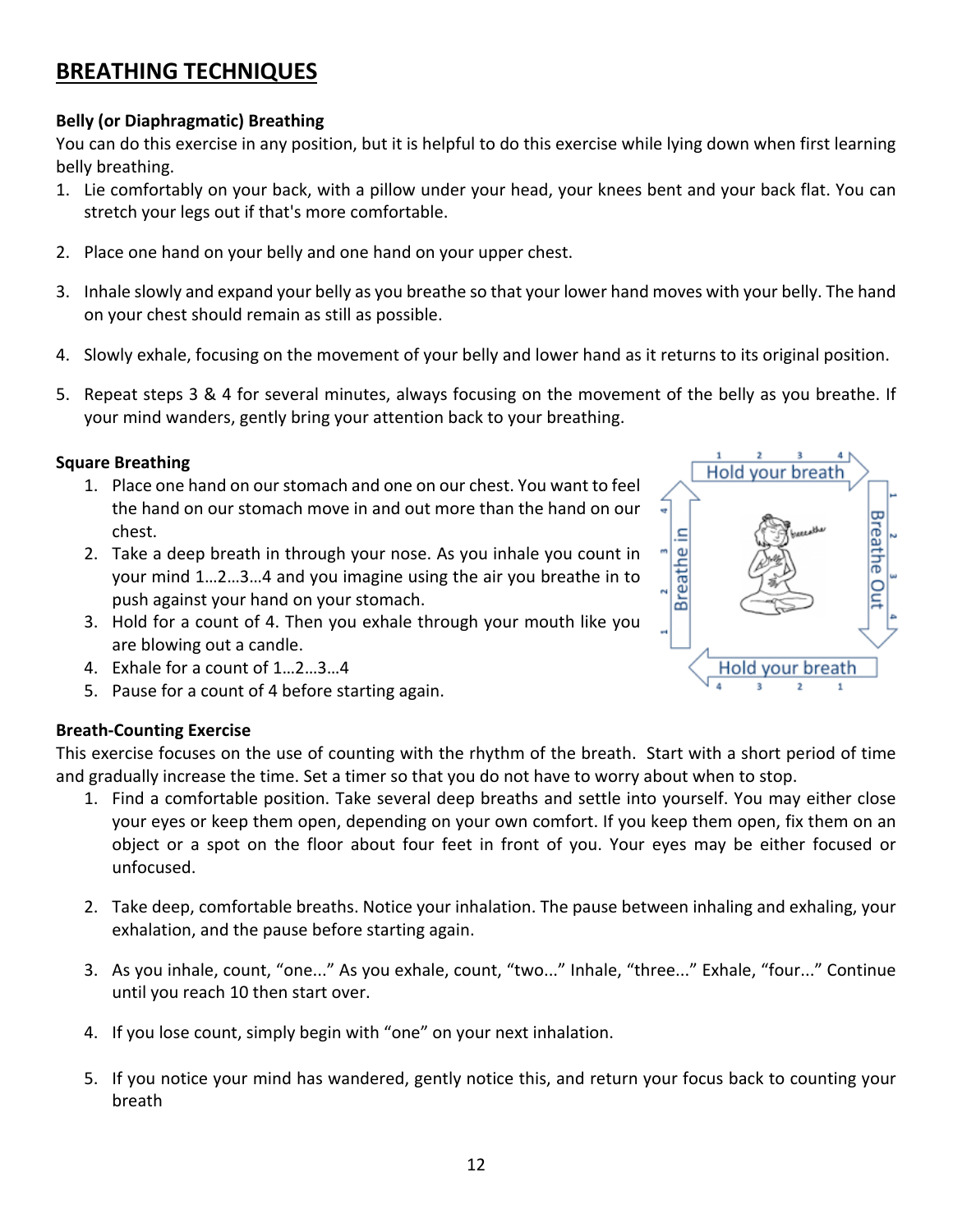# **GROUNDING TECHNIQUES**

When people become overwhelmed with distressing thoughts or feelings — including intense anxiety — doing activities that keep your mind and body connected (called "grounding") can be helpful to regain a sense of stability and mental focus.

 The following are a variety of grounding exercises that can help anchor you firmly within the present moment and provide you with space to choose where to focus your energy.

- Remind yourself of who you are now. State your name, age and where you are right now.
- • Take ten slow deep breaths. Focus your attention on each breath on the way in and on the way out. Say the number of the breath to yourself as you exhale.
- Splash water on your face or place a cool wet cloth on your face.
- • Pay purposeful attention as you hold a cold (non-alcoholic) beverage in your hands. Feel the coldness, and the wetness on the outside. Note the taste as you drink. You can also do this exercise with a warm beverage.
- • Find a "grounding object" to hold, look at, listen to, and/or smell. This could be a soft object such as a pillow or stuffed animal, a smooth stone you found on the beach, a picture of a beautiful scene or loved one, and/or any other object that represents safety or comfort.
- Listen to music. Pay close attention and listen for something new or different.
- • If you wake up suddenly during the night and feel disoriented or distressed, remind yourself who you are and where you are. Look around the room and notice familiar objects and name them. Feel your bed, softness of the sheets or blankets, the warmth or coldness of the air, and notice any sounds you hear. Remember you are safe.
- Feel the clothes on your body and the sensation of your clothes as you move in them.
- While sitting, feel the chair under you and the weight of your body and legs pressing down on it.
- Starting from your head, notice how each part feels, all the way down to your feet, on the soft or hard surface. • If you are lying down, feel the contact between your head, your body and your legs, as they touch the surface.
- Stop, look, and listen. Notice and name what you can see and hear nearby and in the distance.
- Look around you, notice what is front of you and to each side, name first large objects and then smaller ones.
- Get up, walk around, take your time to notice each step as you take one then another.
- Step outside, notice the temperature, the sounds around you, the ground under your feet, the smell in the air.
- "54321" Grounding Exercise:
	- o Name 5 things you can see in the room with you.
	- o Name 4 things you can feel (tactile; e.g. "chair on my back" or "feet on floor")
	- o Name 3 things you can hear right now
	- o Name 2 things you can smell right now
	- o Name 1 good thing about yourself
- • Write and/or say grounding statements:
	- o This situation won't last forever
	- o This too shall pass.
	- o I can ride this out and not let it get me down.
	- o My anxiety/fear/sadness won't kill me; it just doesn't feel good right now.

 $\circ$  These are just my feelings and eventually they'll go away.

 *Adapted from: [http://www.livingwell.org.au/well-being/grounding-exercises/](http://www.livingwell.org.au/well-being/grounding-exercises)*